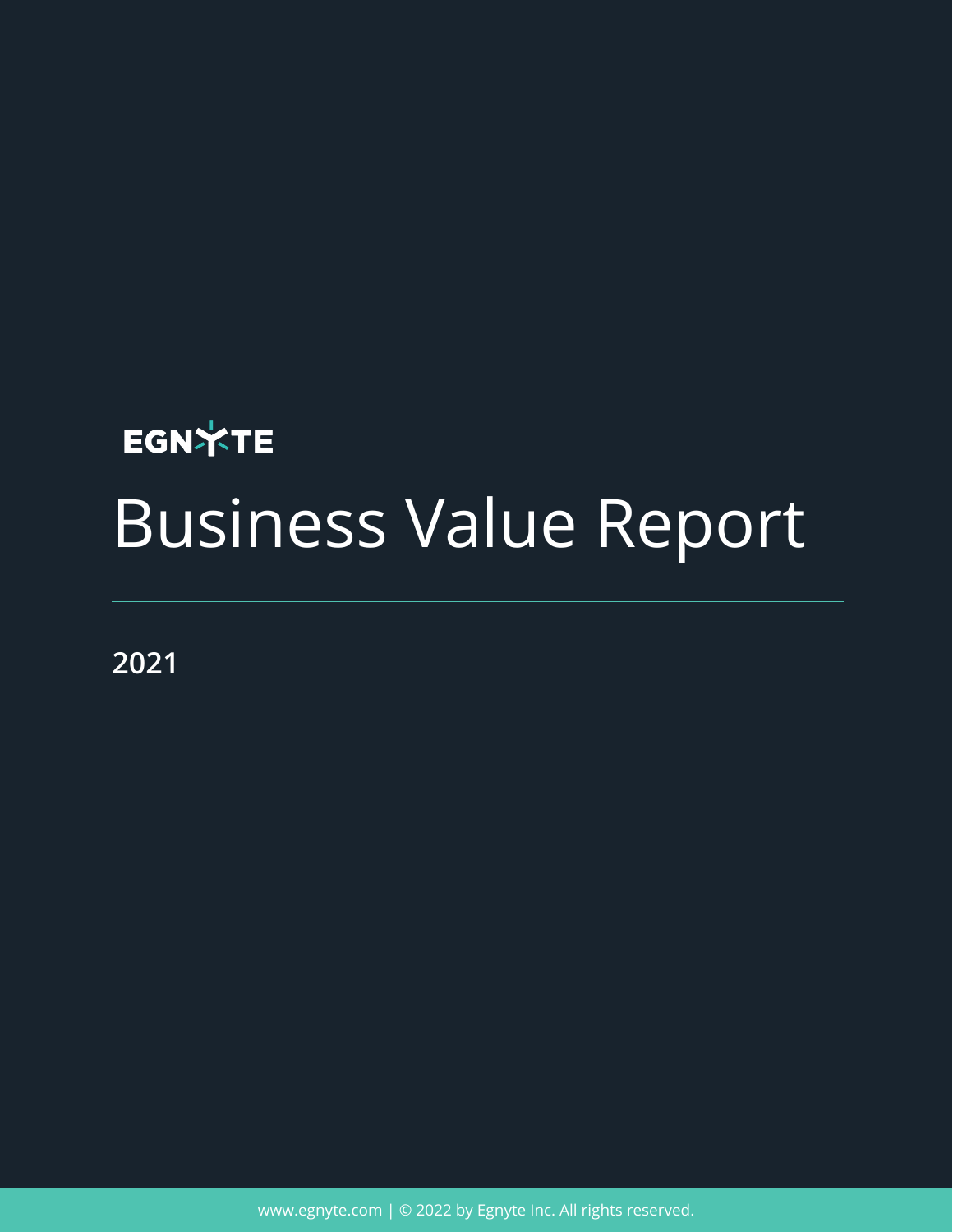## Overview

The Egnyte Value Acceleration Team designed the Business Value Assessment process to assist our current and future customers to discover and articulate the positive value of an investment in the Egnyte platform. This report summarizes the results from all value assessments performed in 2021. It outlines the average expected savings across three major categories and highlights common use cases that drive value.



**Figure 1 – Business Value Assessment Distribution by industry**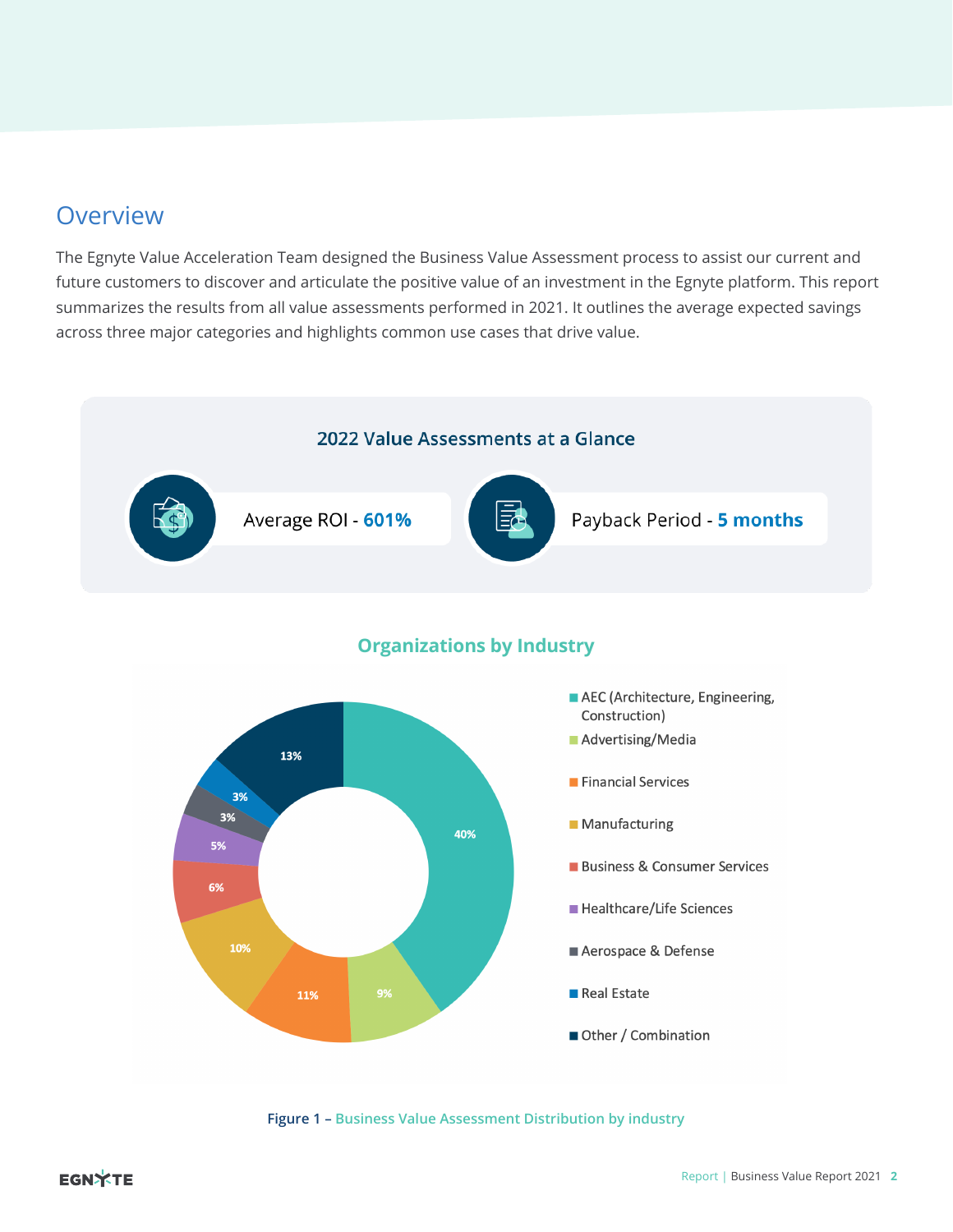# Areas of Value – Savings Distribution

The Egnyte value proposition is composed of cost-saving or value-added metrics that fall within three major areas of financial return: Direct Costs for hardware and software as well as supporting labor expenses, business user productivity costs, and risk incurred for securing and governing data.

Details are highlighted below:





# Decrease IT Costs

A primary area of value for the Egnyte platform is in the reduction or elimination of numerous direct costs associated with supplying and maintaining an organization's file services. With a cloud-based solution like Egnyte, our customers have been able to eliminate or reduce their legacy infrastructure and decrease both the amount of time they spend on managing their services as well as supporting them.



**Figure 3 – Average annual savings for each major direct cost category along with total annual and three-year average savings (after Egnyte investment) across all assessments**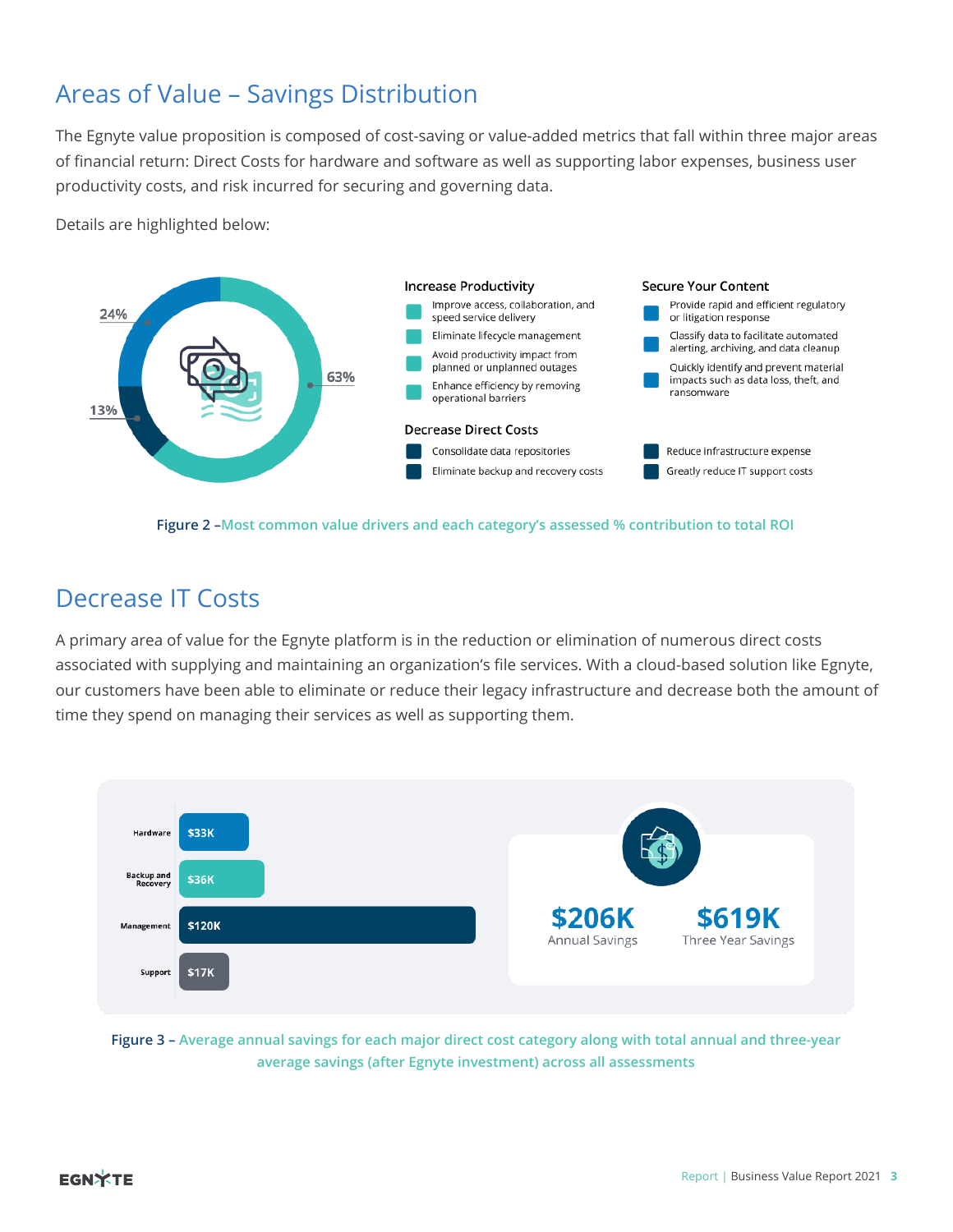# Improve Collaboration & Productivity

As with any tool, the real value of a solution is not just the sticker price compared to alternatives but rather its ability to improve the execution and achievement of business goals. Our assessments focused on numerous hidden costs associated with reduced labor efficiency as well as missed opportunities resulting from not having an effective means to easily access, edit, and share important business data. The impact of a poor user experience coupled with system downtime was quite large and, in most cases, contributed to the highest area of cost associated with a company's file solution.



**Figure 4 – Average annual savings for each major productivity cost category along with total annual and three-year average savings across all assessments**

## Increase Control & Reduce Risk

The third area of value that continues to grow in importance to those assessed is their ability to effectively protect as well as manage the lifecycle and compliance of sensitive business data. The unending growth of content, the increasing threat of data attacks (ransomware, theft, etc.), and the ever-expanding need to comply with industry and data privacy regulations are becoming a very expensive part of the cost of doing business in the 21st century. Egnyte's effectiveness at solving these challenges quickly and easily was a major contributing factor to the positive ROI totals seen in the assessments.



**average savings across all assessments.**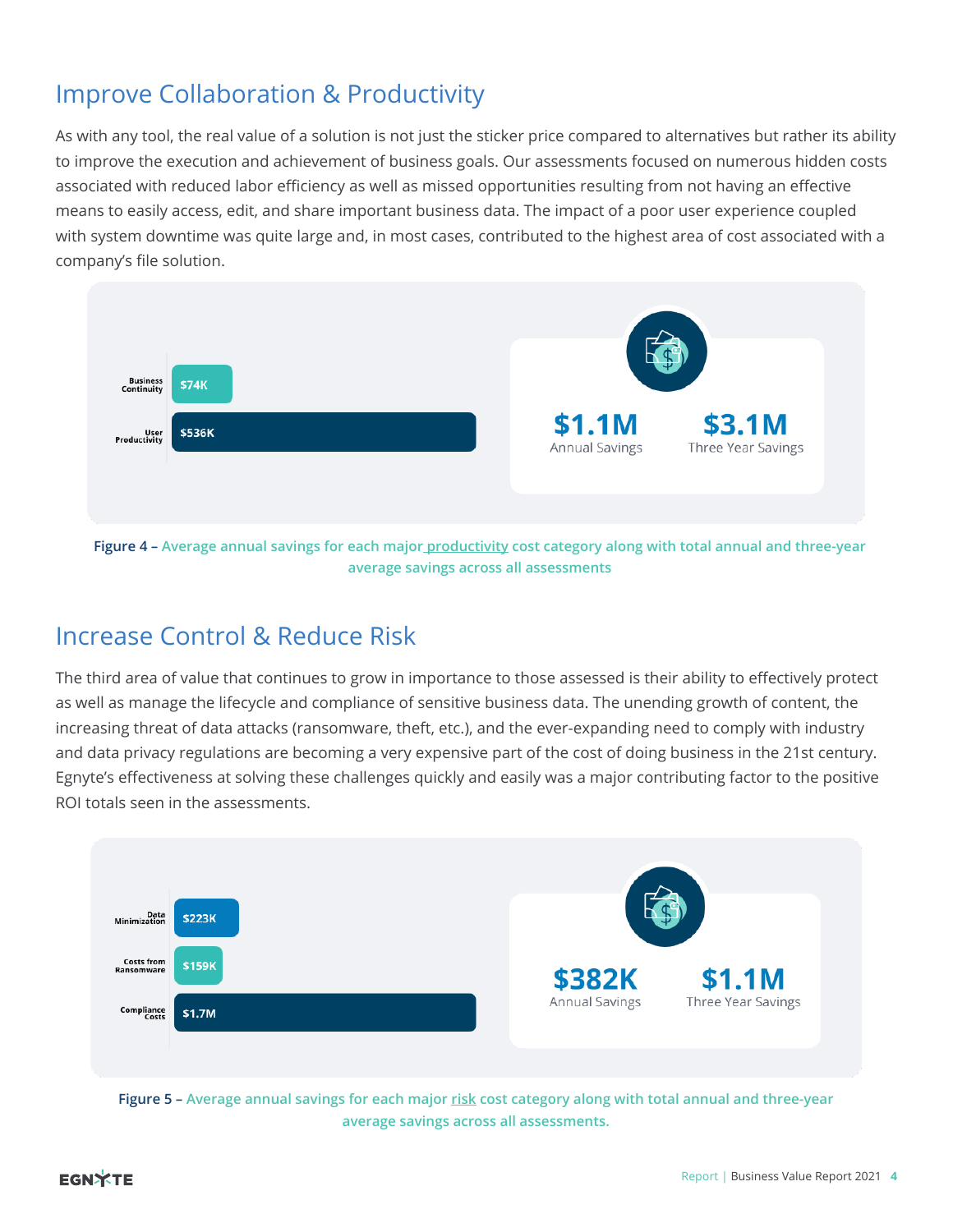# Value-Driven Use Cases – 2021

In each assessment, the customer reviewed the value drivers for the project and ranked what was important to them from not a priority to the top priority. The graph below represents the value-driven use cases that were ranked top, high, medium, and none.

Better protect and recover from data theft, loss or corruption Be able to effectively meet data compliance requirements Better collaborate with external partners and customers Replace aging legacy infrastructure and modernize the environment Improve team/cross-office collaboration and user productivity Need more flexible and scalable solution that also preserves file perf Eliminate multiple copies of documents across different solutions Provide better mobile and remote/field access or support BYOD Accelerate site deployments and integrations Effectively manage the preservation, archival, and deletion of data Improve auditing of storage and sharing to better understand file usage Reduce direct costs associated with providing file services

 $\blacksquare$  Top





## Tracking Trends - Value-Driven Use Case Rankings 2020 vs 2021

**■** High

The list below compares the "Top" 2020 value drivers to the "Top" 2021 value drivers. Both "Better protect and recover from data theft, loss or corruption" and "Better collaborate with external partners and customers" have increased significantly in 2021 compared to 2020 showing the importance our customers are placing on securing and protecting their data while maintaining an efficient and flexible collaboration environment.



Better collaborate with external partners and customers Replace aging legacy infrastructure and modernize the environment Improve team/cross-office collaboration and user productivity Need more flexible and scalable solution that also preserves file perf Eliminate multiple copies of documents across different solutions Provide better mobile and remote/field access or support BYOD Accelerate site deployments and integrations Effectively manage the preservation, archival, and deletion of data Improve auditing of storage and sharing to better understand file usage Reduce direct costs associated with providing file services

Better protect and recover from data theft, loss or corruption

Be able to effectively meet data compliance requirements

2020 2021 **Figure 7 – The chart compares "Top" value drivers between 2020 and 2021.**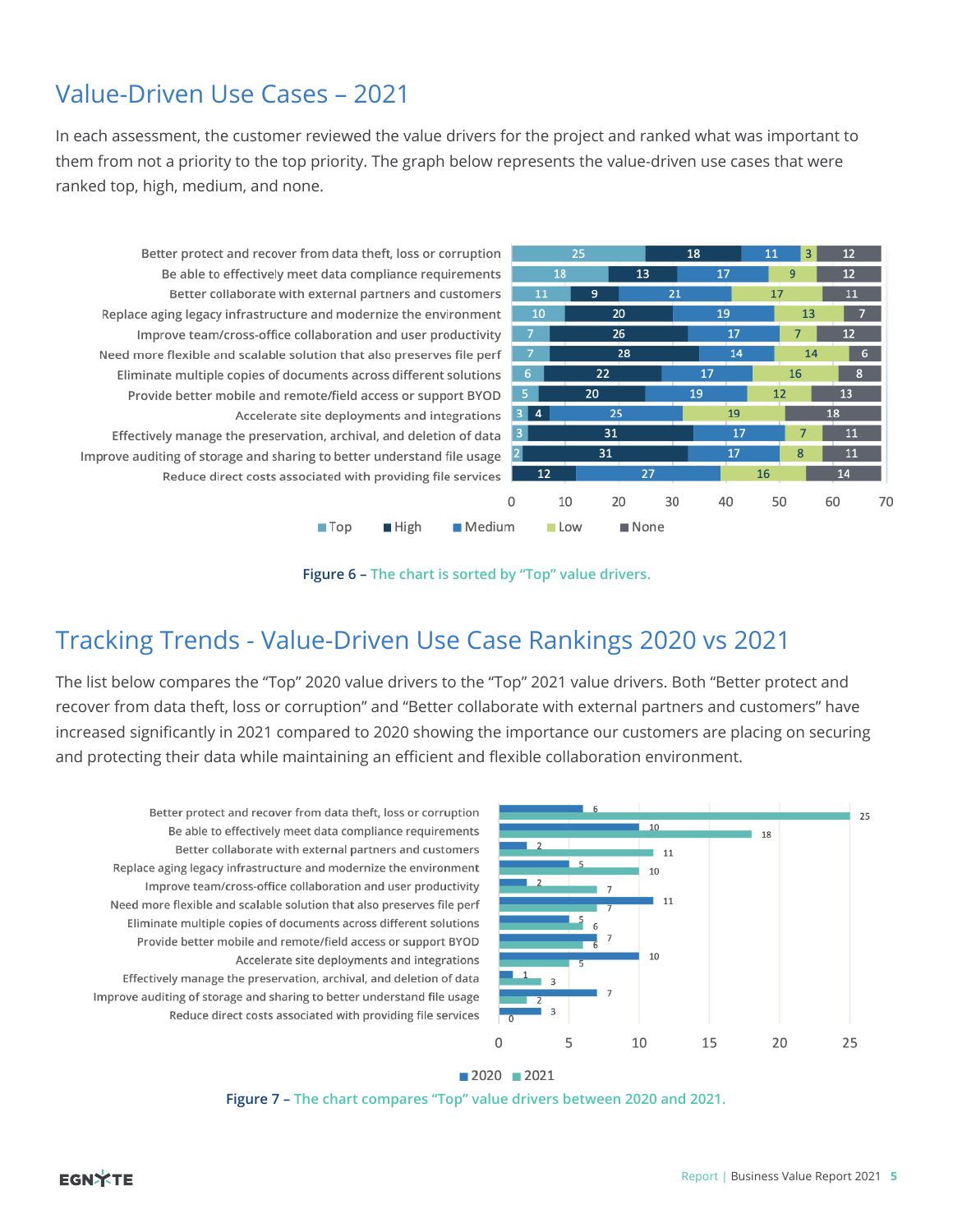# Value-Driven Use Cases – 2021 Deep Dive

The following section takes a closer look at our top four value-driven use cases for 2021 – including common issues, quotes from our customers, and links to relevant case studies.

- **1. Improve Content Security**
- **2. Improve internal and external collaboration**
- **3. Effectively meet data compliance requirements**
- **4. Modernize the environment**

## **1. Improve Content Security**

## *Better protect and recover from data theft, loss, or corruption*

"In a matter of days, the firm went from a ransomware attack that brought all engineering and construction operations to a standstill, to being back up and running on a secure cloud platform that their users love."

### **See the NA-based Construction and Design Firm [Case Study](https://www.egnyte.com/customers/aec-case-study)**

#### **Ranking Value-Driven Use Cases**

This graph shows how participants across all Business Value Assessments ranked the value driver: *"Better protect and recover from data theft, loss or corruption"*



#### **Example Areas of Value**

**Ransomware Detection & Mitigation** – Detection, mitigation, alerting, reporting, and flexible recovery options are key areas of value when it comes to combating ransomware. Egnyte does this through a combination of capabilities e.g., signature-based/behavioral analytics-driven detection, file version & snapshot file recovery, as well as auditing and automated notifications.

**Data Footprint Reduction** – Egnyte provides both turnkey & configurable policies that enable effective Retention, Archive, and Defensible Deletion capabilities. This data footprint reduction can minimize your attack surface, mitigate your exposure to negative litigation outcomes and decrease your data storage operating costs.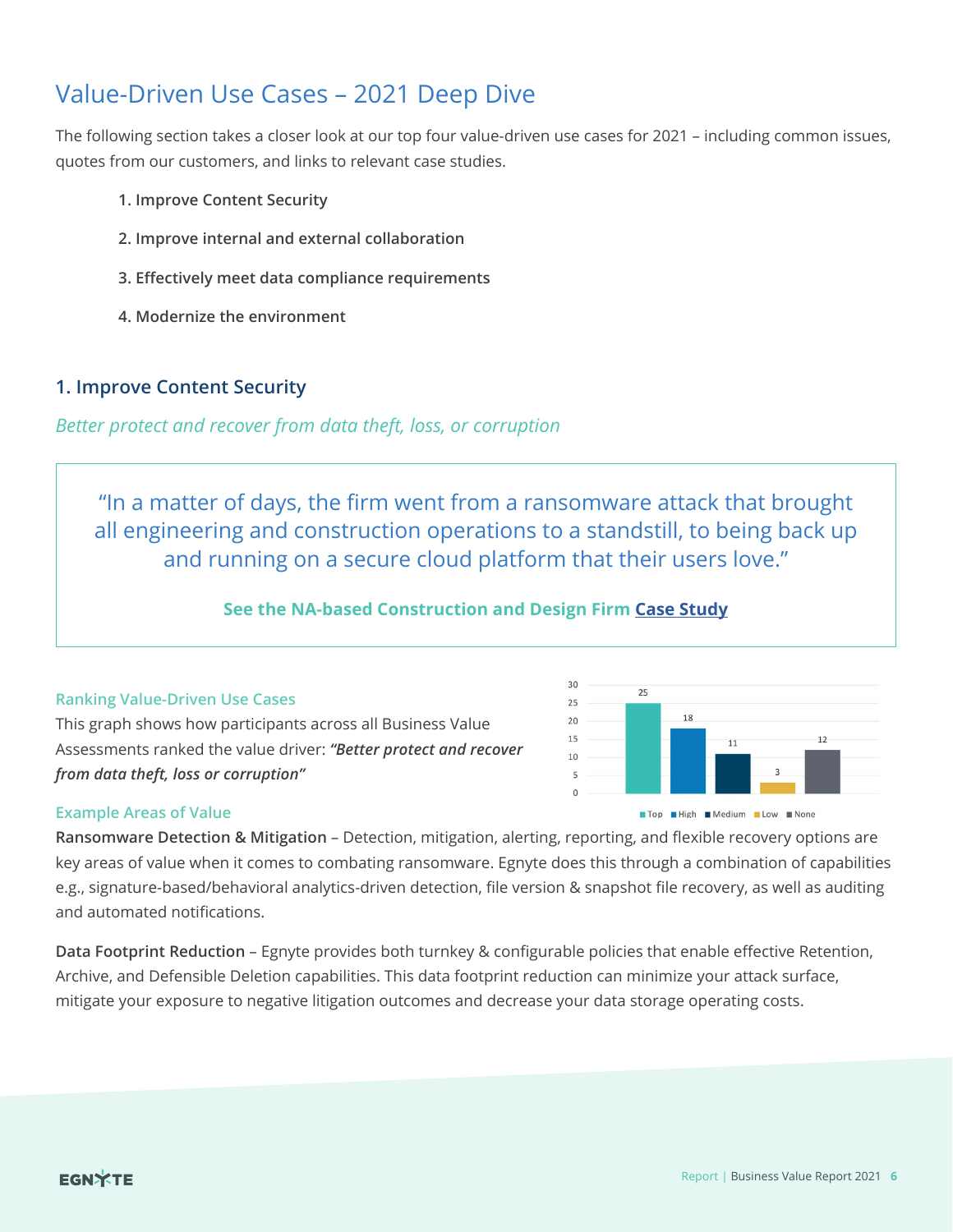#### **Typical Challenges**

- Ransomware attacks are extremely difficult and costly to contain & recover from when using legacy solutions
- Inability to access critical data results in loss of revenue and productivity
- The risk and cost of data breach increase without effective Data Lifecycle Management

## **2. Effectively meet data compliance requirements**

This graph shows how participants across all Business Value Assessments ranked the value driver: *"Be able to effectively* 

*Reduce the effort required for compliance and audit responses using pre-built and customizable classification policies to identify and classify regulated and impacted data*

"The biggest business accomplishment is the efficiency of freeing up IT resources. Without having to do the labor-intensive work of identifying sensitive content, IT can now concentrate on value-add projects."

## **See the Rockbridge [Case Study](https://www.egnyte.com/customers/rockbridge-case-study)**

20



18

#### *meet data compliance requirements"*

**Ranking Value-Driven Use Cases**

#### **Example Areas of Value**

**Data classification –** Egnyte enables you to create customized policies or utilize more than 500 built-in patterns to quickly identify and classify regulated content.

**Regulatory compliance –** Using Egnyte's built-in patterns and single-click policy creation automates the identification of sensitive data and can reduce time spent on compliance projects and audits.

#### **Typical Challenges**

- Taking inventory of all data across the organization
- Manually responding to audit requests can take weeks if not months
- The cost of non-compliance with regulatory standards is increasing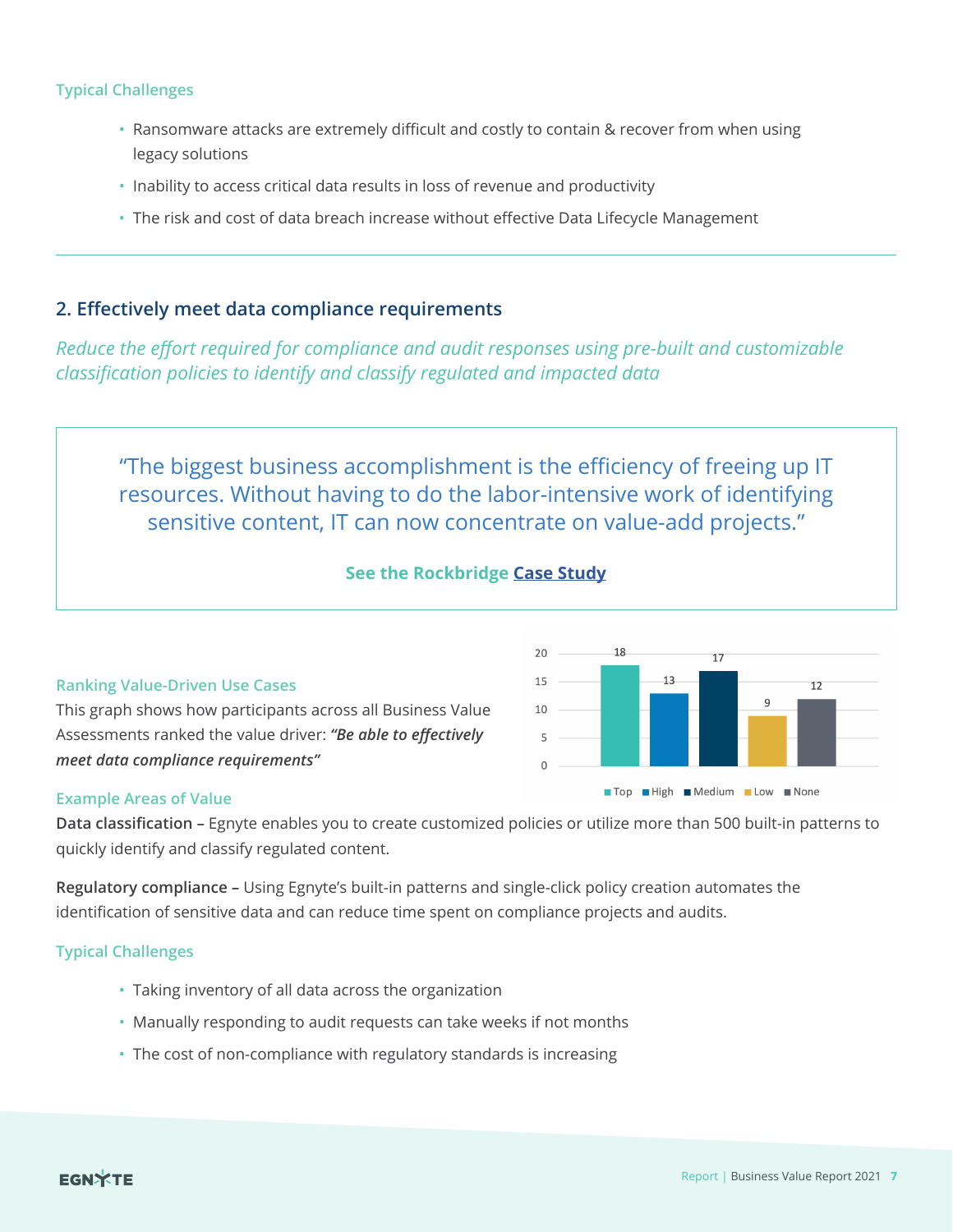## **3. Improve internal and external collaboration**

*Enable secure, user-driven file sharing, co-editing, and remote/field access for employees and trusted external parties*

"Egnyte is not only a content collaboration solution for Balfour Beatty, but it enables us to think out of the box and solve business problems for our clients as we discover new use cases every day."

#### **See the Balfour Beatty [Case Study](https://www.egnyte.com/customers/balfour-beatty-construction-case-study)**

#### **Ranking Value-Driven Use Cases**

This graph shows how participants across all Business Value Assessments ranked the value driver: *"Better collaborate with external partners and customers"* 



#### **Example Areas of Value**

**External Sharing & Collaboration –** Egnyte provides the ability to securely share data externally as well as the ability to allow external users to collaborate with internal users directly within the Egnyte Platform. IT can control folder permissions and limit access to external users as needed.

**Content protection –** Content is protected in multiple ways with flexible administration and permissions hierarchy, with insight into content residency. Folder permissions can be locked down for internal data so that users do not accidentally share data externally.

#### **Typical Challenges**

- Accessing data outside the office required VPN
- Use of non-sanctioned tools to share files internally as well as externally places sensitive data at risk
- Access permissions are very difficult to maintain when multiple document storage/sharing solutions are in use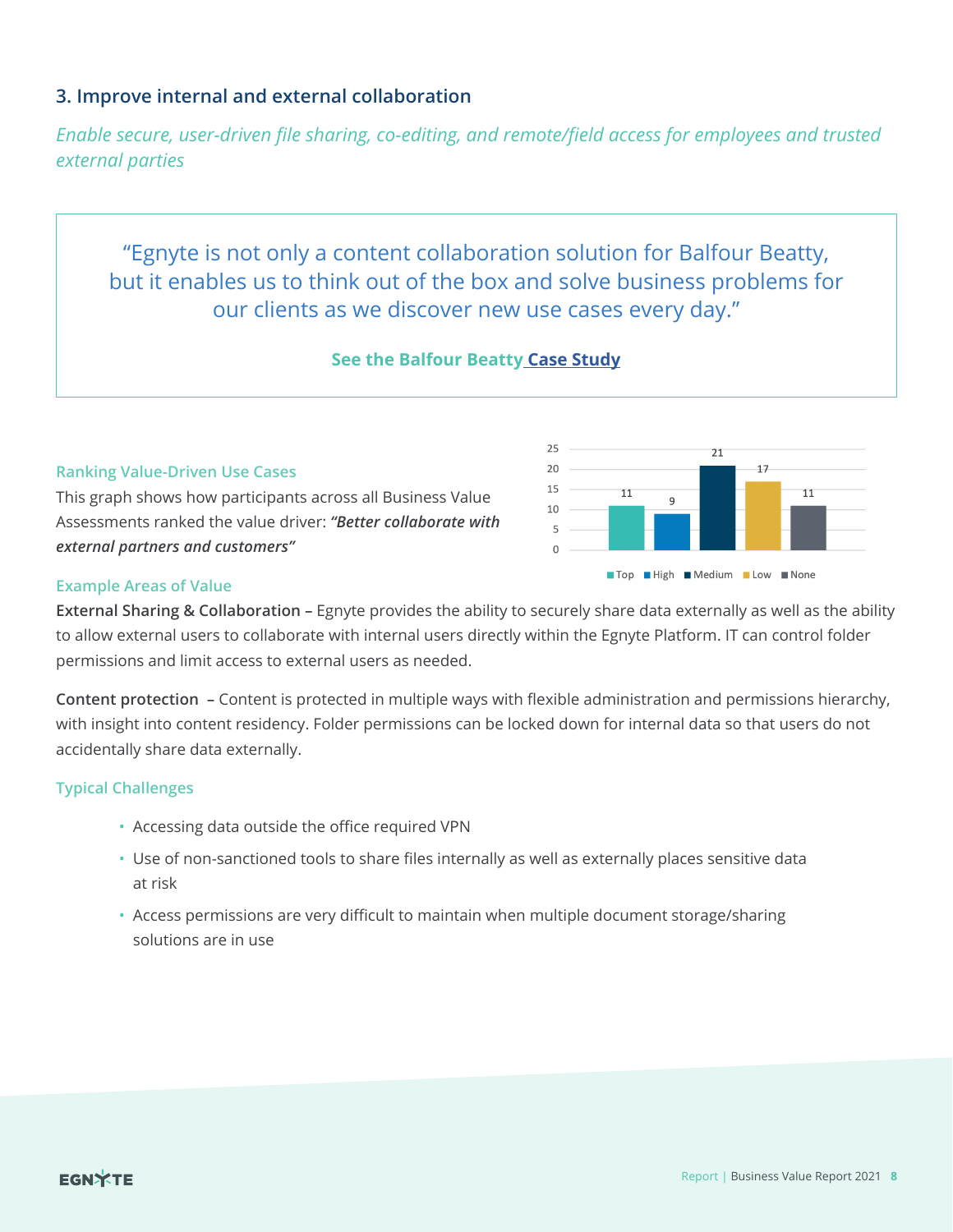## **4. Modernize the Environment**

*Reduce or eliminate legacy file servers across the organization while also reducing cost*

"We needed a single content platform to drive digital transformation. Along with eliminating on-premise file servers that cost us time, money, and effort to manage, we wanted to initiate a cloud-first backup strategy that made disaster recovery a cinch."

#### **See the Hakkasan Group [Case Study](https://www.egnyte.com/customers/hakkasangroup-case-study)**

#### **Ranking Value-Driven Use Cases**

This graph shows how participants across all Business Value Assessments ranked the value driver: *"Replace aging legacy infrastructure and modernize the environment"* 



#### **Example Areas of Value**

**Eliminate legacy infrastructure –** Reduce data center/server room-related expenses through the removal or minimization of on-premises file servers.

**Improved data protection capabilities –** Eliminate or significantly reduce error-prone backup and restore related elements (hardware & software.) Increase effectiveness of data-related Disaster Recovery and Business Continuity execution.

#### **Typical Challenges**

- Requiring skilled, on-site resources for continuous Hardware Lifecycle Management
- Inflexible, slow to scale, hardware-based sunk cost model (CAPEX)
- IT resources are forced to focus on non-differentiating operational management/support tasks